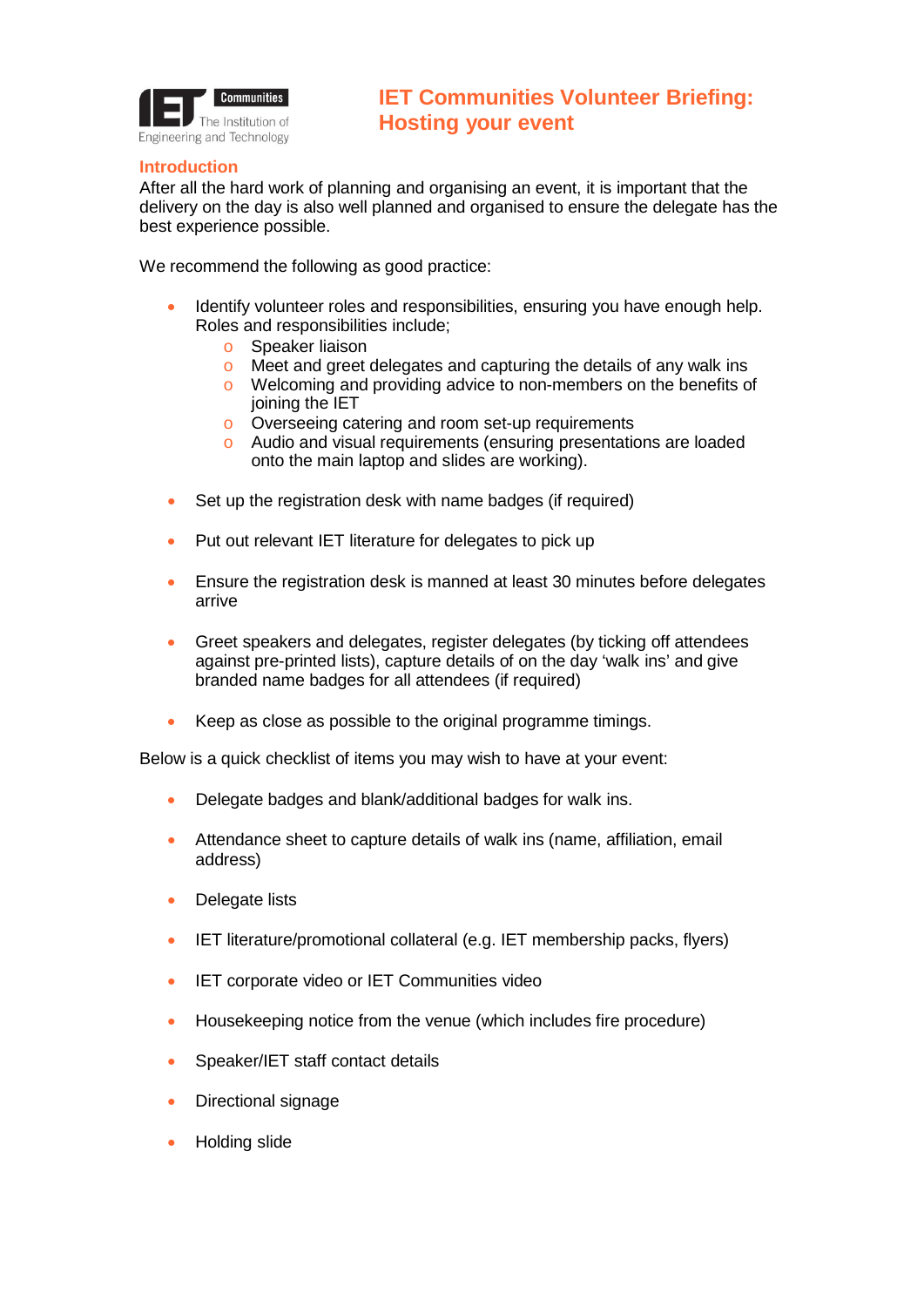- Stationery (e.g. pens, masking tape)
- Copy of event programme

## **Photo permissions**

When running an IET Community event, we advise that if you intend to take photographs of attendees which will be uploaded to social media, please notify your guests in advance of the event. Where you are holding events with minors (individuals under 18 years old), please ensure that you comply with the guidance set out in the Safeguarding Children and [Vulnerable Adults policy.](http://www.theiet.org/resources/teachers/safeguarding.cfm) Please also use [the sign](http://www.theiet.org/volunteers/active/resources/-documents/photography-sign.cfm?type=pdf) we created to inform attendees of your intentions.

## **Example of a registration desk**



## **Example of IET Literature Table**